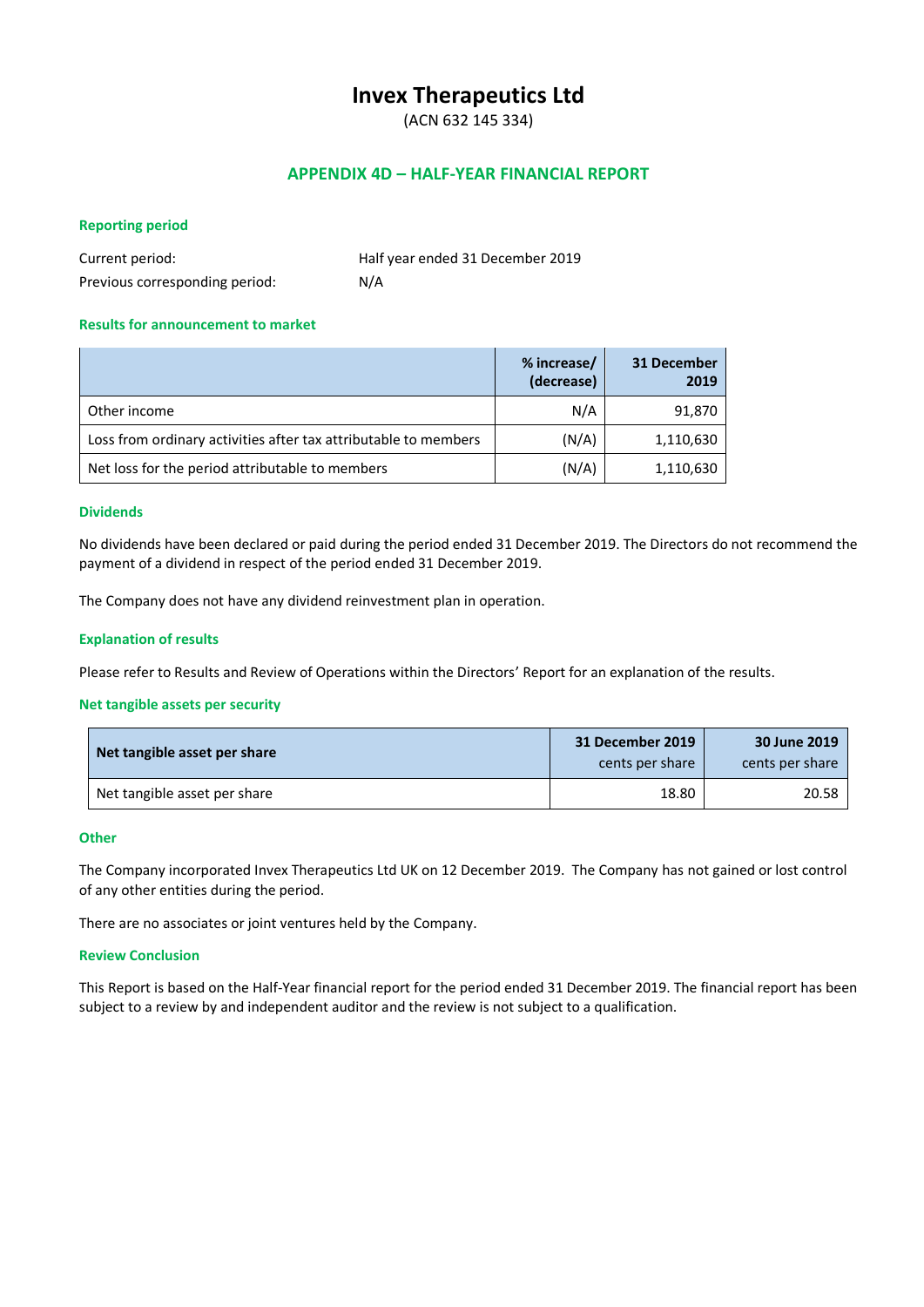

# HALF YEAR FINANCIAL REPORT

for the half year ended 31 December 2019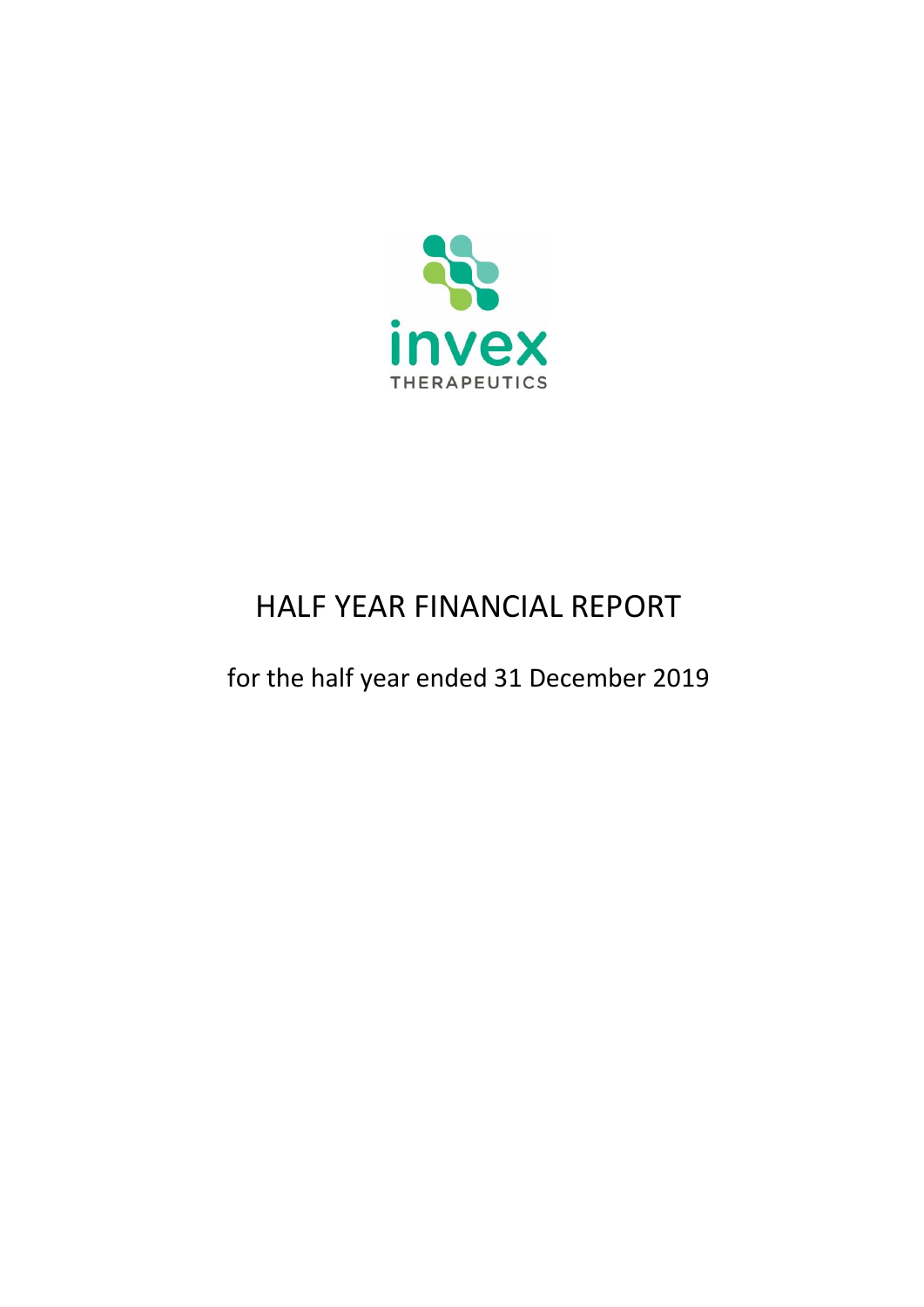# **CONTENTS**

| CONDENSED CONSOLIDATED STATEMENT OF PROFIT OR LOSS AND OTHER |  |
|--------------------------------------------------------------|--|
|                                                              |  |
|                                                              |  |
|                                                              |  |
|                                                              |  |
|                                                              |  |
|                                                              |  |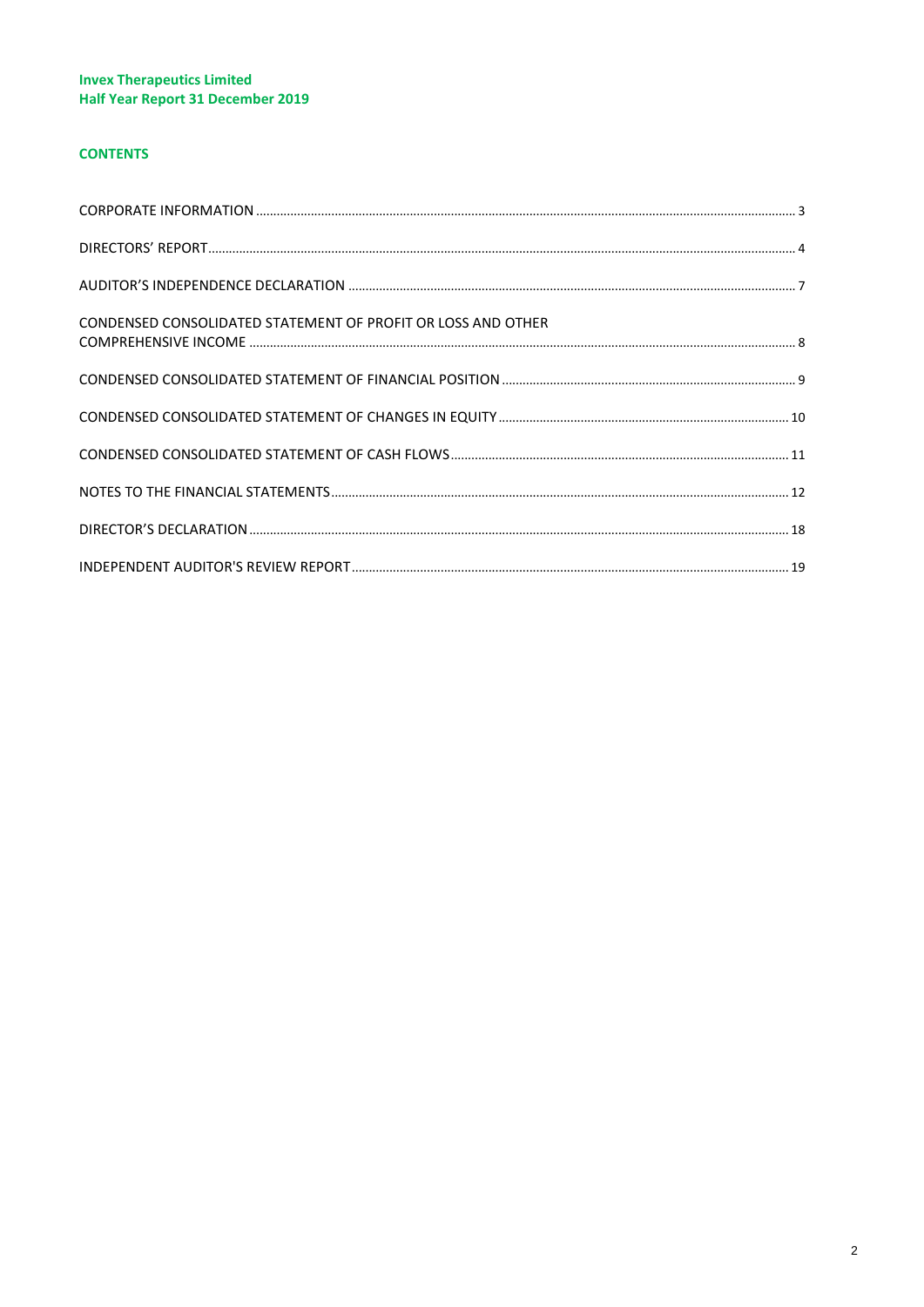#### <span id="page-3-0"></span>**CORPORATE INFORMATION**

# **Directors**

**Executive Director** Non-Executive Chairman Non-Executive Director Non-Executive Director

#### **Company Secretary**

Narelle Warren

# **Registered and principal administrative office**

Level 1, 38 Rowland Street Subiaco WA 6008 Telephone: +61 8 9382 0137

# **Principal place of business**

Unit 28, Birmingham Research Park 97 Vincent Drive Edgbaston, Birmingham B15 2SQ United Kingdom

# **Share Registry**

Automic Registry Services Level 5 126 Phillip Street Sydney NSW 2000

# **Solicitors**

Steinepreis Paganin Level 1 Milligan Street Perth WA 6000

# **Bankers**

Westpac Banking Corporation Level 14 109 St Georges Terrace Perth WA 6000

# **Auditors**

BDO Audit (WA) Pty Ltd 38 Station St Subiaco WA 6008

# **Securities Exchange Listing**

Invex Therapeutics Ltd is listed on the Australian Securities Exchange (ASX Code: IXC)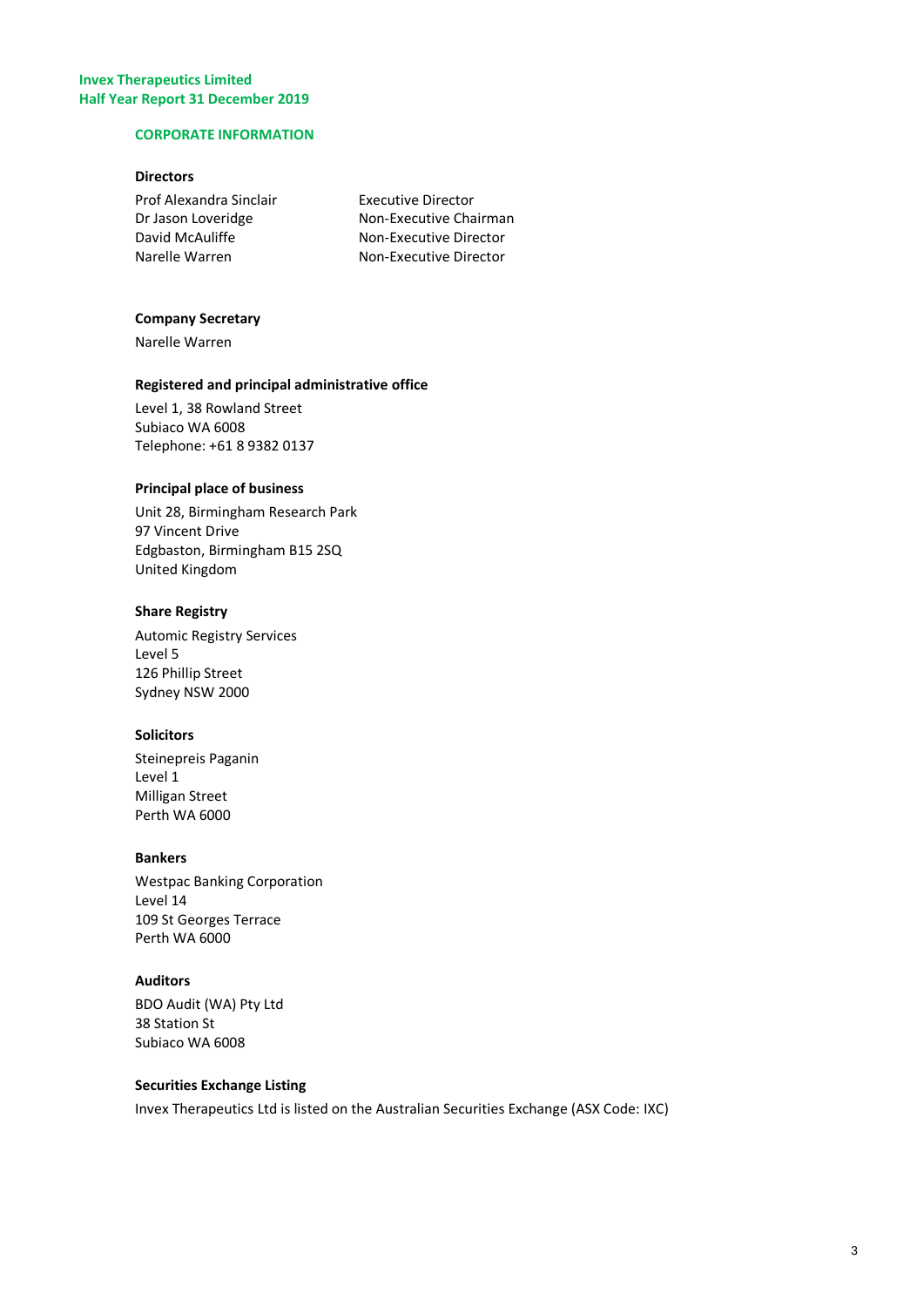# <span id="page-4-0"></span>**DIRECTORS' REPORT**

Your Directors have pleasure in submitting their report together with the condensed consolidated financial statements of Invex Therapeutics Ltd (**Invex** or **Group**) and its controlled entity (**Invex UK**) for the half year ended 31 December 2019. In order to comply with the provisions of the Corporations Act 2001, the Directors' report as follows:

# **DIRECTORS**

The Directors in office at any time during the period and until the date of this report are as follows:

| Professor Alexandra Sinclair | <b>Executive Director</b>          |
|------------------------------|------------------------------------|
| Dr Jason Loveridge           | Non-Executive Chairman             |
| Mr David McAuliffe           | Non-Executive Director             |
| Ms Narelle Warren            | Non-Executive Independent Director |

The Directors have been in office since the start of the period to the date of this report unless otherwise stated.

# **PRINCIPAL ACTIVITIES**

Invex is a biopharmaceutical Group focused on the repurposing of an already approved drug, Exenatide, for efficacious treatment of neurological conditions derived from or involving raised intracranial pressure, such as Idiopathic Intracranial Hypertension (IIH), acute stroke and traumatic brain injury. The Group's first program is the development of Presendin™ for IIH, a severe condition which can lead to disabling headaches and permanent vision loss predominately in females. Presendin™ is the Group's filed (and granted) trademark name for reformulated Exenatide currently in development.

The principal activity of the Group during the period has been the reformulation of Exenatide to optimise the delivery of the drug for patients with IIH, the prosecution of the Group's patent portfolio and the exploration of other indications involving raised intracranial pressure with the goal of expanding the Group's proprietary drug candidates beyond Presendin™. A Phase II clinical trial of Exenatide in IIH is near completion and results are anticipated at the end of the first quarter to early second quarter 2020.

#### **RESULTS**

The net loss attributable to members of the Group for the half year ended 31 December 2019 was \$1,110,630. This loss included; share based payments of \$132,570, costs associated with the Phase II clinical trial and the compliance and administration costs of an ASX listed company.

The Group's cash at bank was \$10,843,292 as at 31 December 2019.

#### **REVIEW OF OPERATIONS**

#### **Operational Highlights**

Since year end the Group is pleased to report the following achievements:

- The repurposing of Exenatide for IIH progressed as planned and a number of potential formulations were identified which were evaluated in-vivo in the fourth quarter of calendar year 2019. The Group has chosen a small number of potential final formulations and is currently evaluating manufacture options for Presendin™ for future clinical studies, including a potential registration study in IIH.
- The Phase II randomised, double blinded study of Exenatide in IIH progressed ahead of schedule due to better than anticipated patient recruitment.
- The Group announced its application for a patent in Japan had been granted. The Group is actively pursuing patent applications at both the European and the US patent offices.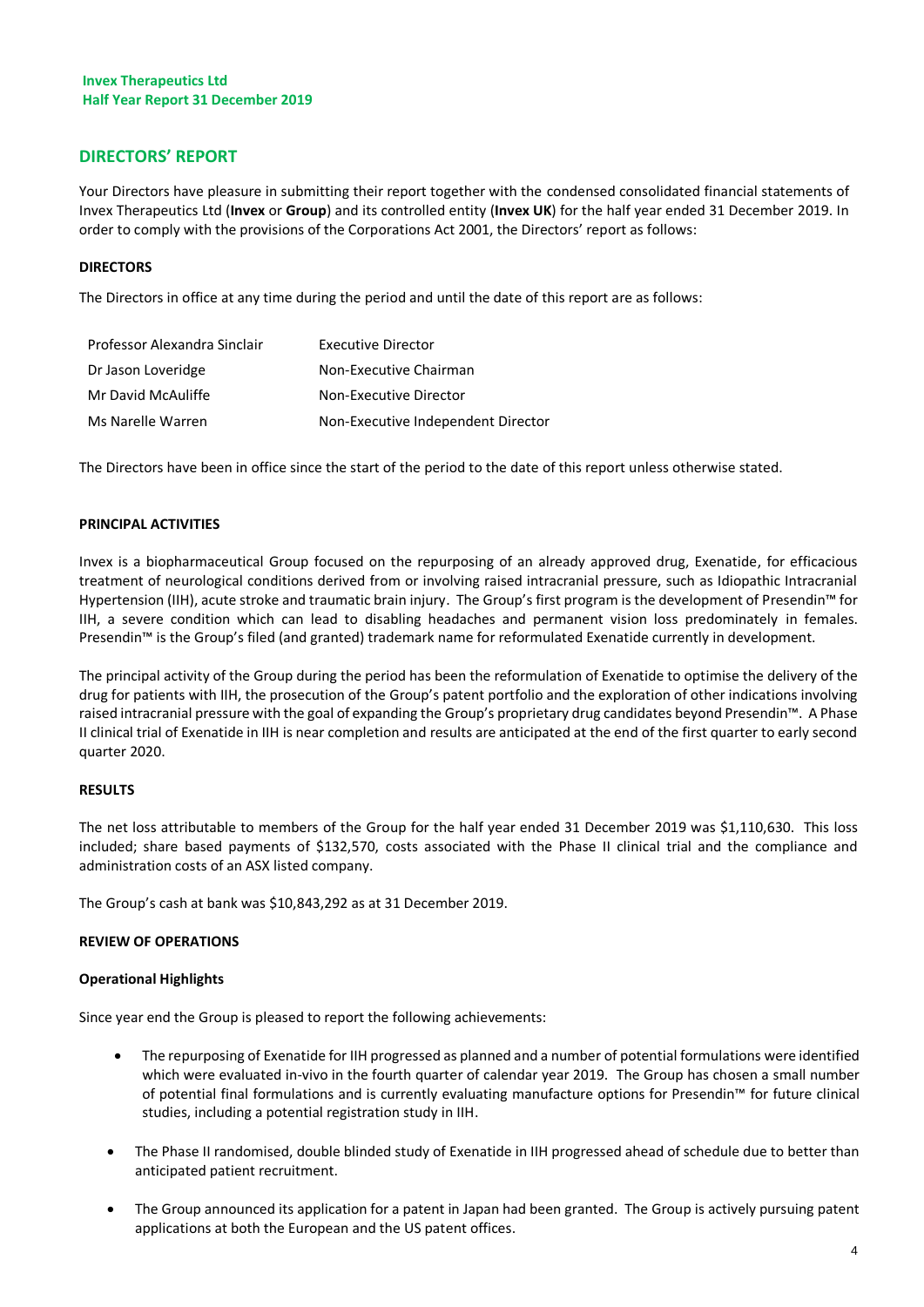# **DIRECTORS' REPORT (Cont'd)**

# **REVIEW OF OPERATIONS (CONT'D)**

#### **Operational Highlights (Cont'd)**

- In December 2019 the Company incorporated a UK subsidiary, Invex Therapeutics Ltd (**Invex UK)** and entered into a lease agreement subsequent to period end to secure a principal place of business at the Birmingham Research Park in Edgbaston. Invex UK will employ personnel to work alongside Professor Alexandra Sinclair to manage and support the Company's clinical trial programmes.
- In January 2020 Invex announced the sixteenth and final patient enrolled had completed the 12-week dosing regimen in the Company's randomised Phase II, double-blind, placebo-controlled clinical trial examining the treatment of IIH with Exenatide.
- In February 2020 the Trade Mark Application No UK00003462892 Presendin™ was granted in the UK.

#### **Outlook**

The Phase II clinical trial has been designed to demonstrate that Exenatide can significantly reduce intracranial pressure in IIH patients, and to gather data which will be necessary to design a subsequent Phase III registration clinical trial to gain regulatory clearance for Presendin™ in IIH in the United States (US), Europe and Australia. This process is facilitated by Invex having been granted orphan drug designation in the US (FDA) and Europe (EMA) for the use of Exenatide in IIH.

The completion of the Phase II clinical trial for Exenatide represents an important milestone for Invex, its shareholders and patients living with the burden of IIH. Invex eagerly awaits analysis of the study findings and the reporting of the clinical results to the market towards the end of the first quarter to early second quarter 2020.

#### **SIGNIFICANT CHANGES IN STATE OF AFFAIRS**

There have been no significant changes in the state of affairs of the Group during the financial period not otherwise disclosed in this report or the financial statements.

#### **AFTER BALANCE DATE EVENTS**

On 21 January 2020 the Company granted 1,250,000 unlisted options subject to certain vesting conditions and exercisable at \$1.00 each or before 21 January 2023.

Apart from the events discussed above, no other matters or circumstances have arisen since the end of the period which significantly affected or may significantly affect the operations of the Group, the results of those operations or the state of affairs of the Company in subsequent financial years.

#### **LIKELY DEVELOPMENTS**

Other than as disclosed elsewhere in this report, there are no likely developments in the operations of the Group that were not finalised at the date of this report.

#### **ENVIRONMENTAL REGULATION**

The Group is not subject to any significant environmental Commonwealth or State regulations or laws.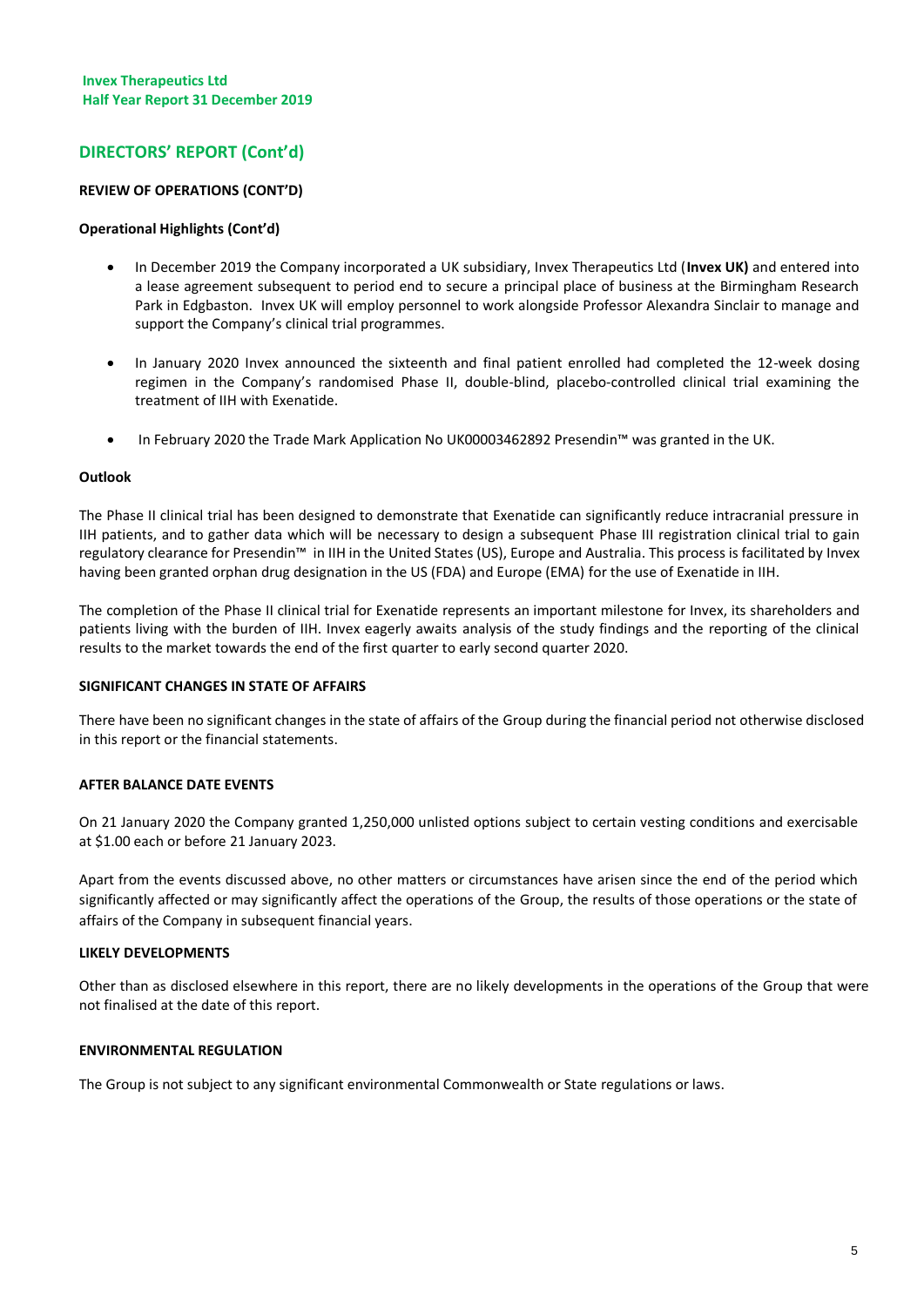# **DIRECTORS' REPORT (Cont'd)**

# **DIVIDENDS**

There were no dividends paid or declared or recommended since the start of the period.

Signed in accordance with a resolution of the Directors.

Fourd M Stellife

**David McAuliffe** *Non-Executive Director* 26 February 2020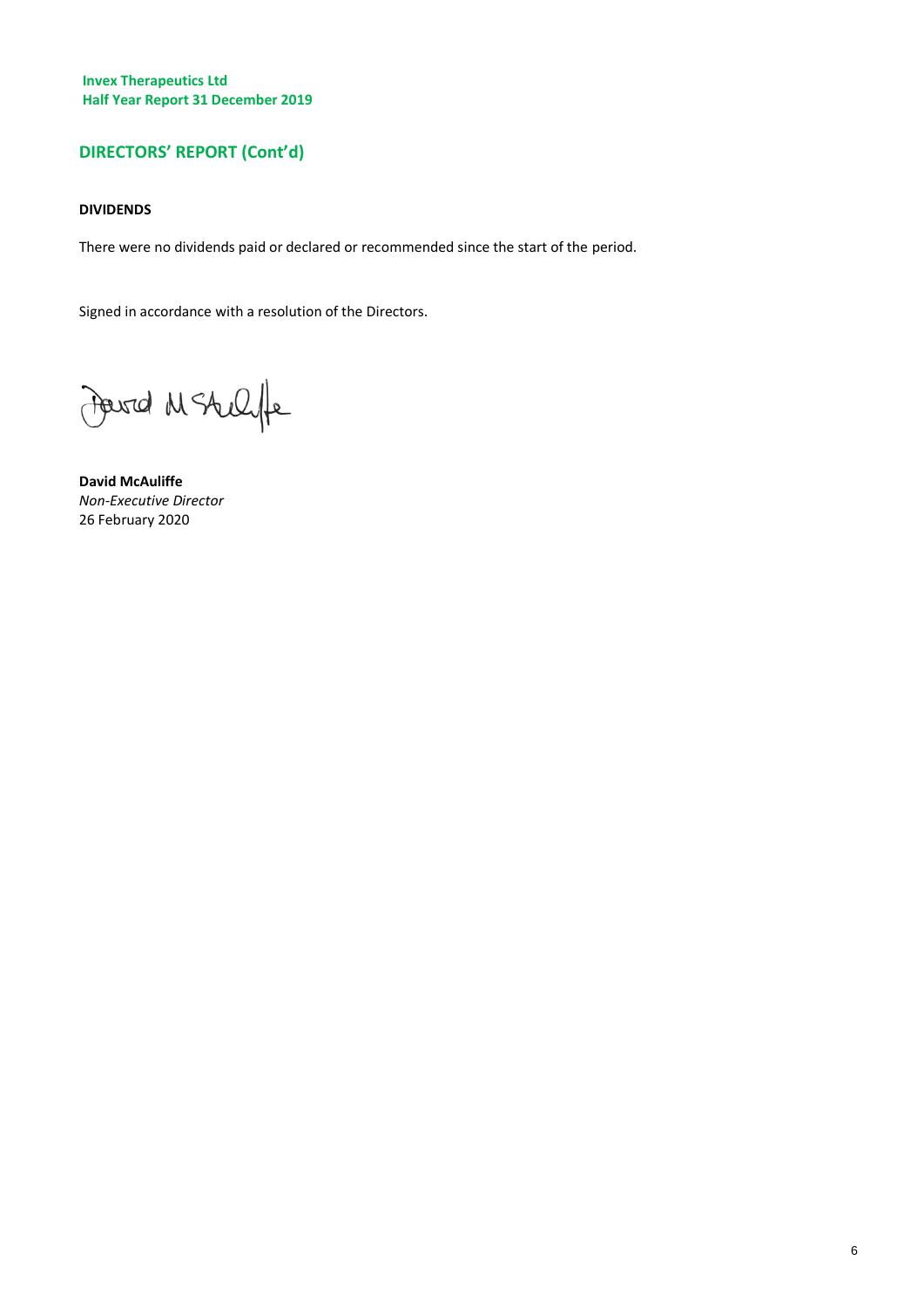

Tel: +61 8 6382 4600 Fax: +61 8 6382 4601 **www.bdo.com.au**

38 Station Street Subiaco, WA 6008 PO Box 700 West Perth WA 6872 Australia

**DECLARATION OF INDEPENDENCE BY JARRAD PRUE TO THE DIRECTORS OF INVEX THERAPEUTICS LTD**

As lead auditor for the review of Invex Therapeutics Ltd for the half-year ended 31 December 2019, I declare that, to the best of my knowledge and belief, there have been:

- 1. No contraventions of the auditor independence requirements of the *Corporations Act 2001* in relation to the review; and
- 2. No contraventions of any applicable code of professional conduct in relation to the review.

This declaration is in respect of Invex Therapeutics Ltd and the entity it controlled during the period.

Shine

**Jarrad Prue** Director

**BDO Audit (WA) Pty Ltd** Perth, 26 February 2020

BDO Audit (WA) Pty Ltd ABN 79 112 284 787 is a member of a national association of independent entities which are all members of BDO Australia Ltd ABN 77 050 110 275,<br>an Australian company limited by guarantee. BDO Audit (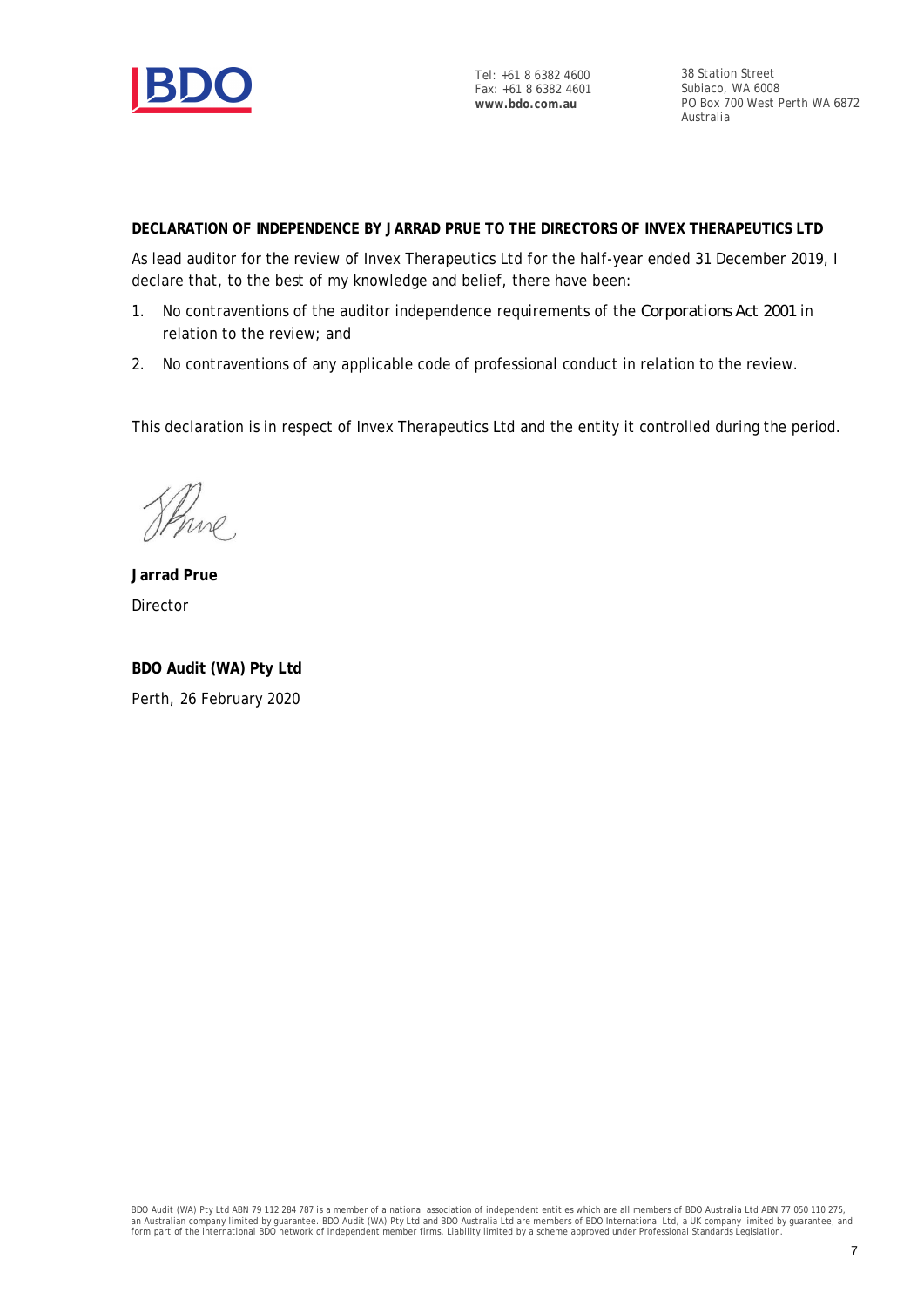# <span id="page-8-0"></span>**CONDENSED CONSOLIDATED STATEMENT OF PROFIT OR LOSS AND OTHER COMPREHENSIVE INCOME** For the half year ended 31 December 2019

|                                                                                                   | <b>Note</b> | 31 December<br>2019<br>\$ |
|---------------------------------------------------------------------------------------------------|-------------|---------------------------|
|                                                                                                   |             |                           |
| Other income                                                                                      | 3           | 91,870                    |
| Research and development expenses                                                                 |             | (755, 402)                |
| Administration and corporate costs                                                                |             | (314, 528)                |
| Share based payments                                                                              | 4           | (132, 570)                |
| Loss before income tax                                                                            |             | (1, 110, 630)             |
| Income tax benefit/(expense)                                                                      |             |                           |
| Loss after tax for the period attributable to the members of Invex<br><b>Therapeutics Ltd</b>     |             | (1, 110, 630)             |
| Items that may be reclassified subsequently to profit or loss:                                    |             |                           |
| Exchange differences on translation of foreign operations, net of tax                             |             | 26                        |
| Total comprehensive loss for the period attributable to the members<br>of Invex Therapeutics Ltd  |             | (1, 110, 604)             |
|                                                                                                   |             |                           |
| Basic and diluted loss per share (cents per share) for the period<br>attributed to the members of |             | (2.02)                    |

The above Condensed Consolidated Statement of Profit or Loss and Other Comprehensive Income is to be read in conjunction with the accompanying notes.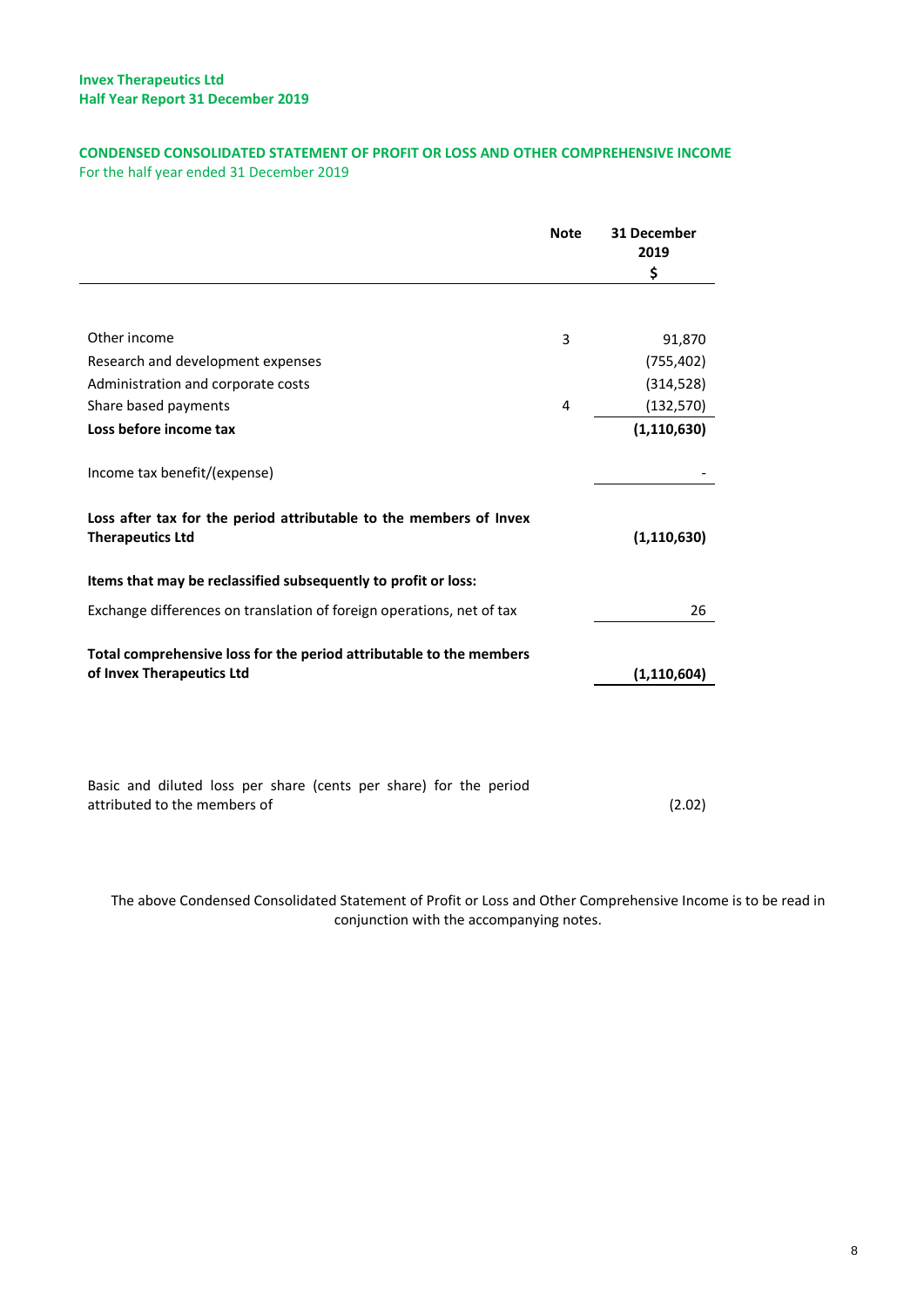# <span id="page-9-0"></span>**CONDENSED CONSOLIDATED STATEMENT OF FINANCIAL POSITION**

As at 31 December 2019

|                                  |             | 31 December<br>2019 | 30 June<br>2019 |
|----------------------------------|-------------|---------------------|-----------------|
|                                  | <b>Note</b> | \$                  | \$              |
|                                  |             |                     |                 |
| <b>ASSETS</b>                    |             |                     |                 |
| <b>Current Assets</b>            |             |                     |                 |
| Cash and cash equivalents        |             | 10,843,292          | 12,170,247      |
| Other receivables                |             | 34,417              | 85,620          |
| <b>Total Current Assets</b>      |             | 10,877,709          | 12,255,867      |
|                                  |             |                     |                 |
| <b>Non-Current Assets</b>        |             |                     |                 |
| Intangibles Asset                |             | 117,946             | 117,946         |
| <b>Total Non-current Assets</b>  |             | 117,946             | 117,946         |
| <b>TOTAL ASSETS</b>              |             | 10,995,655          | 12,373,813      |
|                                  |             |                     |                 |
| <b>LIABILITIES</b>               |             |                     |                 |
| <b>Current Liabilities</b>       |             |                     |                 |
| Trade and other payables         | 5           | 535,419             | 935,491         |
| <b>Total Current Liabilities</b> |             | 535,419             | 935,491         |
|                                  |             |                     |                 |
| <b>TOTAL LIABILITIES</b>         |             | 535,419             | 935,491         |
|                                  |             |                     |                 |
| <b>NET ASSETS</b>                |             | 10,460,236          | 11,438,322      |
| <b>EQUITY</b>                    |             |                     |                 |
| Issued capital                   | 6           | 11,670,444          | 11,670,444      |
| Reserves                         | 7           | 132,544             |                 |
| <b>Accumulated losses</b>        |             | (1, 342, 752)       | (232, 122)      |
| <b>TOTAL EQUITY</b>              |             | 10,460,236          | 11,438,322      |
|                                  |             |                     |                 |

The above Condensed Consolidated Statement of Financial Position is to be read in conjunction with the accompanying notes.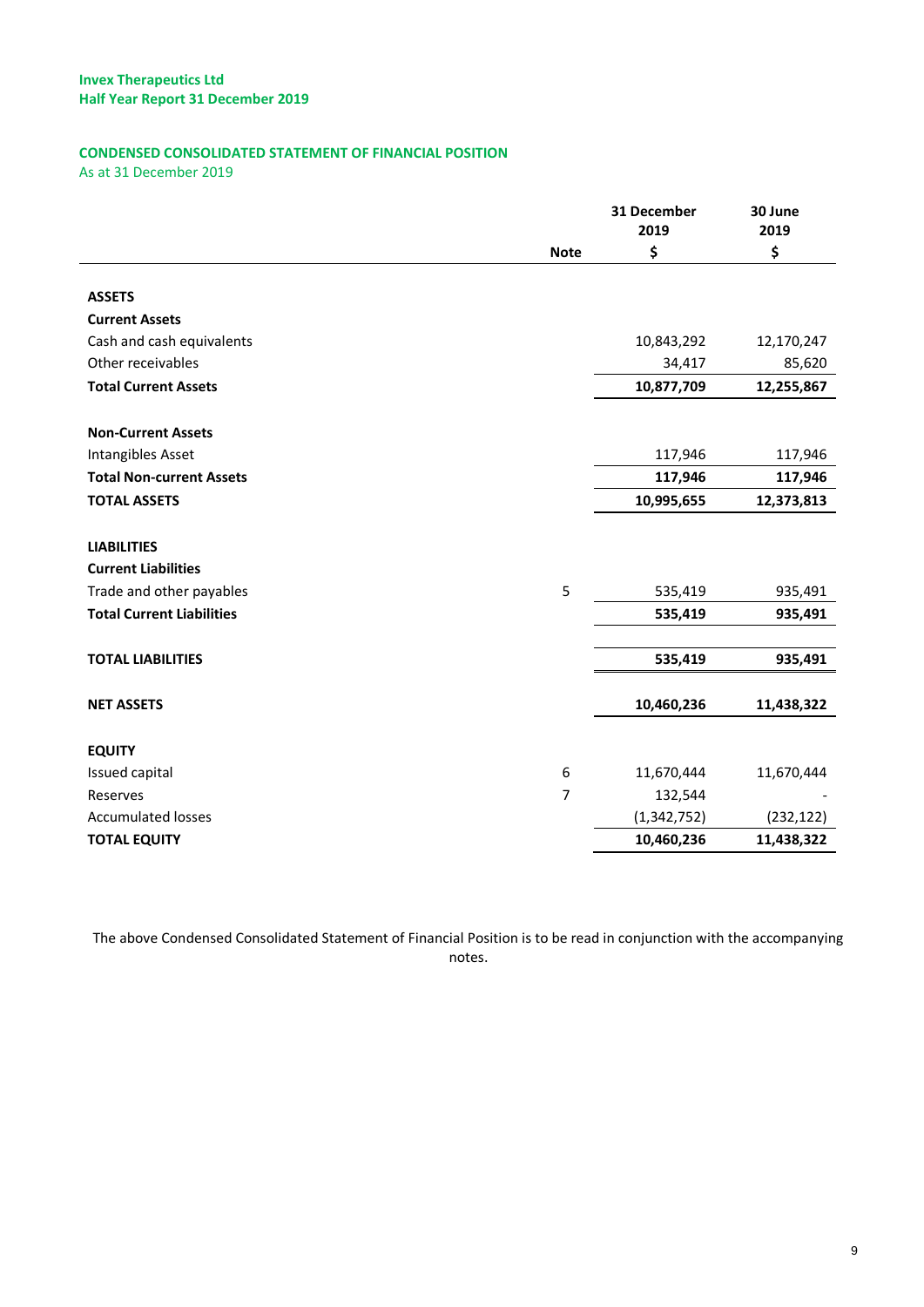# <span id="page-10-0"></span>**CONSOLIDATED STATEMENT OF CHANGES IN EQUITY**

For the half year ended 31 December 2019

|                                                          | <b>Issued</b> |                 | Accumulated   |               |
|----------------------------------------------------------|---------------|-----------------|---------------|---------------|
|                                                          | Capital       | <b>Reserves</b> | Losses        | Total         |
|                                                          | \$            | \$              | \$            | \$            |
| Balance at 1 July 2019                                   | 11,670,444    |                 | (232, 122)    | 11,438,322    |
| Loss for the period                                      |               |                 | (1, 110, 630) | (1, 110, 630) |
| Fx adjustments on consolidation                          |               | (26)            |               | (26)          |
| Total comprehensive loss for the period                  |               | (26)            | (1, 110, 630) | (1, 110, 604) |
| Transaction with owners, directly recorded in<br>equity: |               |                 |               |               |
| Issue of Options                                         |               | 132,570         |               | 132,570       |
| <b>Balance at 31 December 2019</b>                       | 11,670,444    | 132,544         | (1,342,752)   | 10,460,236    |

The above Condensed Consolidated Statement of Changes in Equity is to be read in conjunction with the accompanying notes.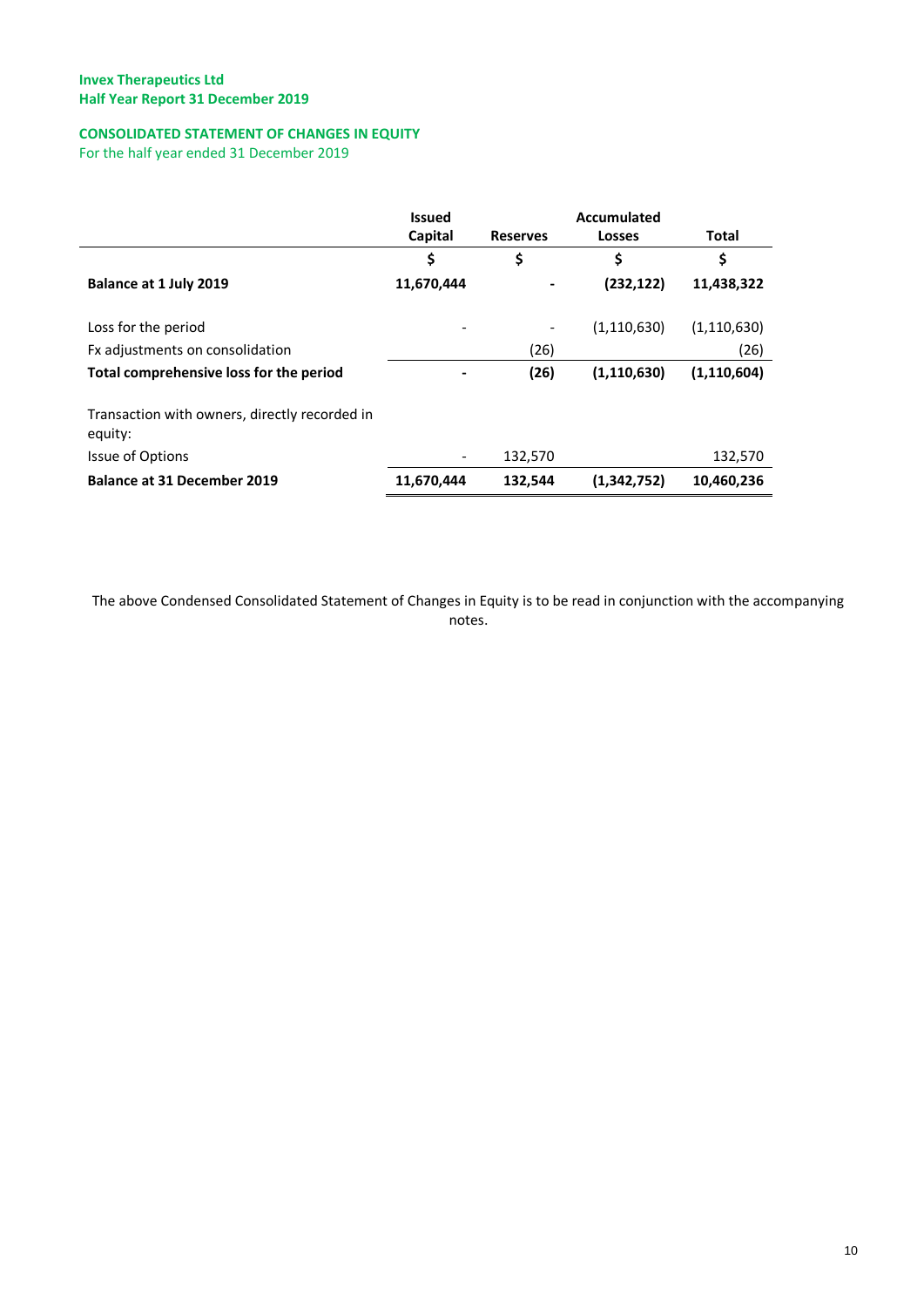# <span id="page-11-0"></span>**CONDENSED CONSOLIDATED STATEMENT OF CASH FLOWS**

For the half year ended 31 December 2019

|                                               | 31 December |  |
|-----------------------------------------------|-------------|--|
|                                               | 2019        |  |
|                                               | \$          |  |
| Cash flows from operating activities          |             |  |
| Payments to suppliers and employees           | (570, 944)  |  |
| Interest received                             | 91,870      |  |
| Net cash flows used in operating activities   | (479,074)   |  |
|                                               |             |  |
| Cash flows from financing activities          |             |  |
| Payments for capital raising costs            | (847, 881)  |  |
| Net cash flows used in financing activities   | (847, 881)  |  |
|                                               |             |  |
| Net decrease in cash and cash equivalents     | (1,326,955) |  |
| Cash and cash equivalents at beginning period | 12,170,247  |  |
| Cash and cash equivalents at end period       | 10,843,292  |  |

The above Condensed Consolidated Statement of Cash Flows is to be read in conjunction with the accompanying notes.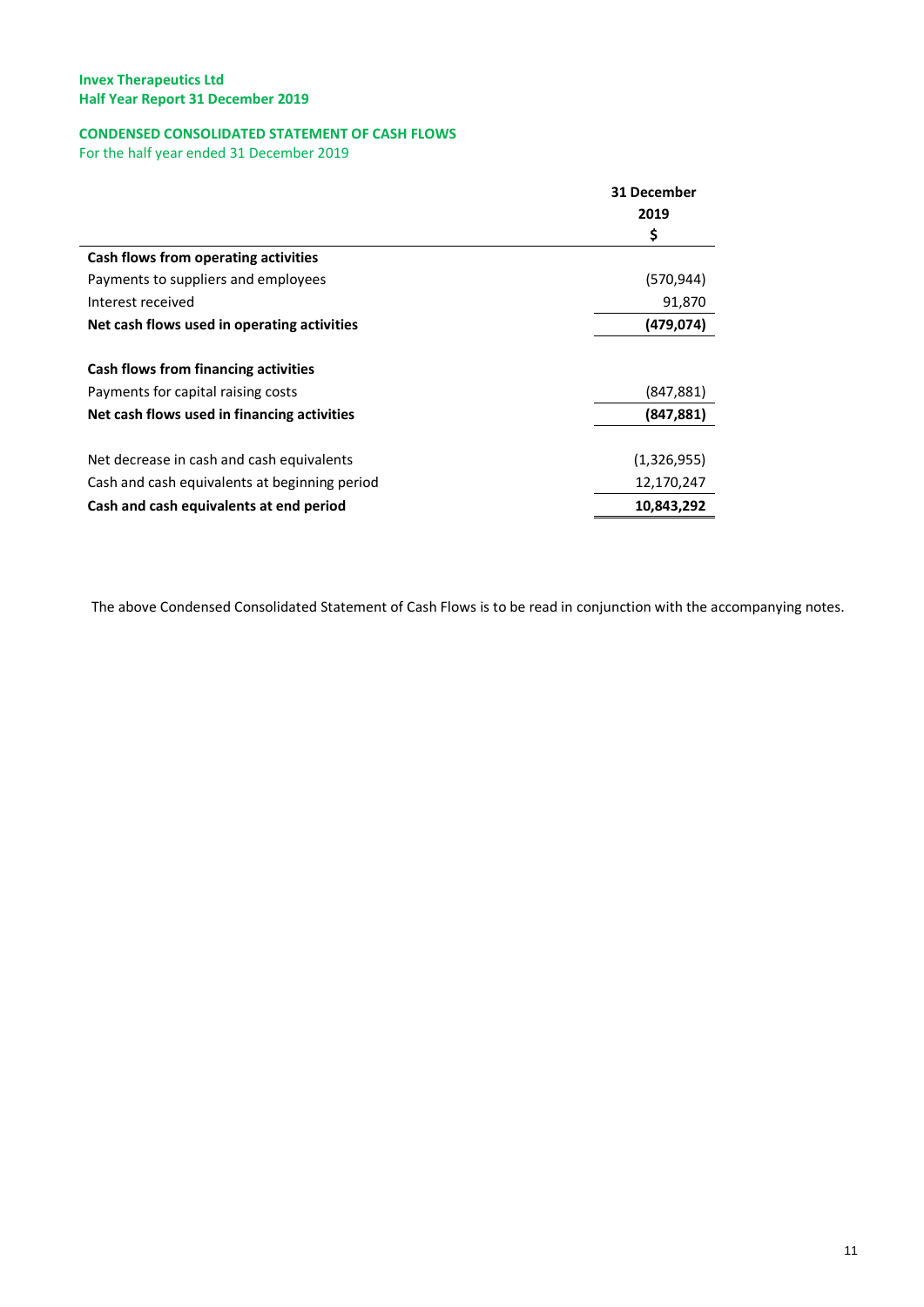# <span id="page-12-0"></span>**NOTES TO THE FINANCIAL STATEMENTS**

For the period ended 31 December 2019

#### **NOTE 1: BASIS OF PREPARATION OF THE HALF-YEAR FINANCIAL REPORT**

Invex Therapeutics Ltd (**Invex** or **Company**) is a listed public company incorporated and domiciled in Australia and is the parent Company. The consolidated interim financial report of the Company as at and for the six months ended 31 December 2019 comprises the Company and its subsidiaries (together referred to as the "Group").

A description of the nature of the Group's operations and its principal activities is included in the Directors' Report which does not form part of this financial report.

The financial statements were authorised by the Board of Directors on the date of signing the Directors' Declaration.

#### **a) Basis of Preparation**

The half-year financial statements are general purpose financial statements prepared in accordance with Australian Accounting Standards 134 'Interim Financial Reporting' and the Corporations Act 2001.

The half-year report does not include full disclosures of the type normally included in an annual financial report. For the purposes of preparing the half-year condensed financial statements, the half-year has been treated as a discrete reporting period.

It is recommended that this financial report be read in conjunction with the annual financial report for the period ended 30 June 2019 and any public announcements made by Invex Therapeutics Ltd during the half-year in accordance with continuous disclosure requirements arising under the Corporations Act 2001.

Invex Therapeutics Ltd is a company Ltd by shares. The financial report is presented in Australian currency and all amounts noted are in Australian dollars unless otherwise noted. Invex Therapeutics is a for-profit entity.

The Company was incorporated on 8 March 2019 and this represents the first half-year reporting period for the Group. The financial report therefore does not include comparative information for the corresponding half-year.

Except as disclosed in note 1(c), the accounting policies have been consistently applied by the consolidated entity and are consistent with those applied in the previous financial period.

#### **b) Adoption of new and revised accounting standards**

These consolidated financial statements have been prepared using the same accounting policies as used in the annual financial statements for the period ended 30 June 2019, except for the impact of the new and amended standards and interpretations issued by the AASB.

#### **New or amended Accounting Standards and Interpretations adopted**

The consolidated entity has adopted all of the new or amended Accounting Standards and Interpretations issued by the Australian Accounting Standards Board ('AASB') that are mandatory for the current reporting period.

Any new or amended Accounting Standards or Interpretations that are not yet mandatory have not been early adopted.

#### AASB 16 – Leases

The consolidated entity has adopted AASB 16 from 1 July 2019 using the retrospective modified approach and as such the comparatives have not been restated. The impact of adoption is not material to the financial statements.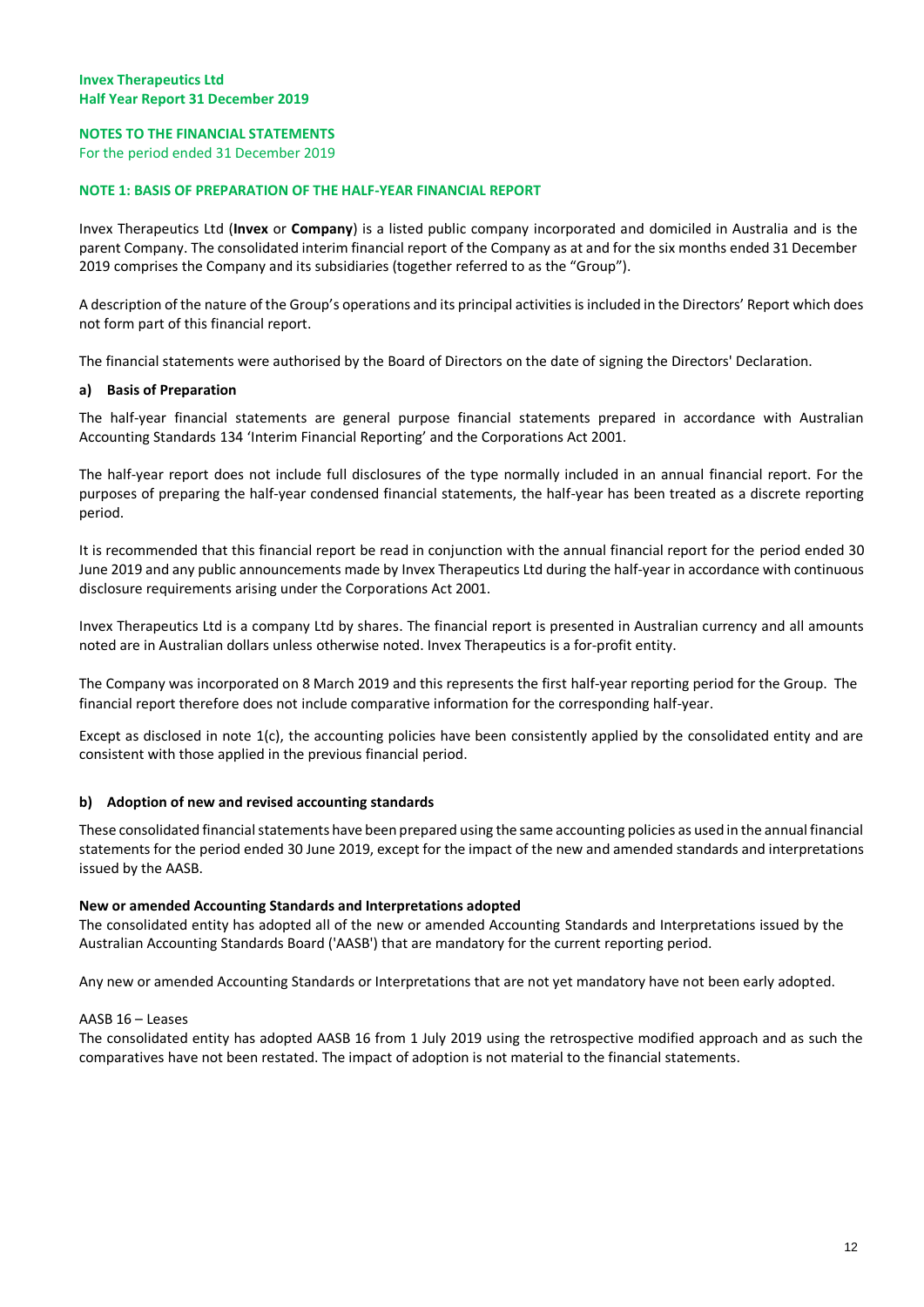# **NOTES TO THE FINANCIAL STATEMENTS**

For the period ended 31 December 2019

#### **NOTE 1: BASIS OF PREPARATION OF THE HALF-YEAR FINANCIAL REPORT (CONT'D)**

#### **c) Changes to critical accounting estimates and judgements**

The preparation of the Group's consolidated financial statements requires management to make judgements, estimates and assumptions that affect the reported amounts of revenues, expenses, assets and liabilities, and the accompanying disclosures, and the disclosure of contingent liabilities. Uncertainty about these assumptions and estimates could result in outcomes that require a material adjustment to the carrying amount of asset or liabilities affected in future periods.

The critical accounting estimates and judgements adopted in the half-year financial report are consistent with those applied in the preparation of the Group's annual report for the period ended 30 June 2019, except for:

#### *Share-based payment transactions*

The Group measures the cost of equity-settled transactions by reference to the fair value of the equity instruments at the date at which they are granted. The fair value is determined using a Black-Scholes model.

#### **NOTE 2: SEGMENT REPORTING**

The chief operating decision maker has been identified as the Board of Directors.

The Company has one operating segment being clinical drug development that is consistent with internal reporting provided to the chief operating decision maker. The chief operating decision maker has been identified as the Board of Directors.

In the half year ended 31 December 2019 the Company operated in one segment only.

#### **NOTE 3: OTHER INCOME**

|                           | 31 December<br>2019<br>\$ |
|---------------------------|---------------------------|
| Interest and other income |                           |
| Interest revenue          | 91,870                    |
|                           | 91,870                    |
|                           |                           |

#### **NOTE 4: SHARE BASED PAYMENTS**

Share based payments made during the period ended 31 December 2019 are summarised below.

#### **(a) Recognised Share Based Payment Expense**

|                                           | 31 December |
|-------------------------------------------|-------------|
|                                           | 2019        |
|                                           |             |
| Options granted to Directors as incentive | 132,570     |
|                                           | 132,570     |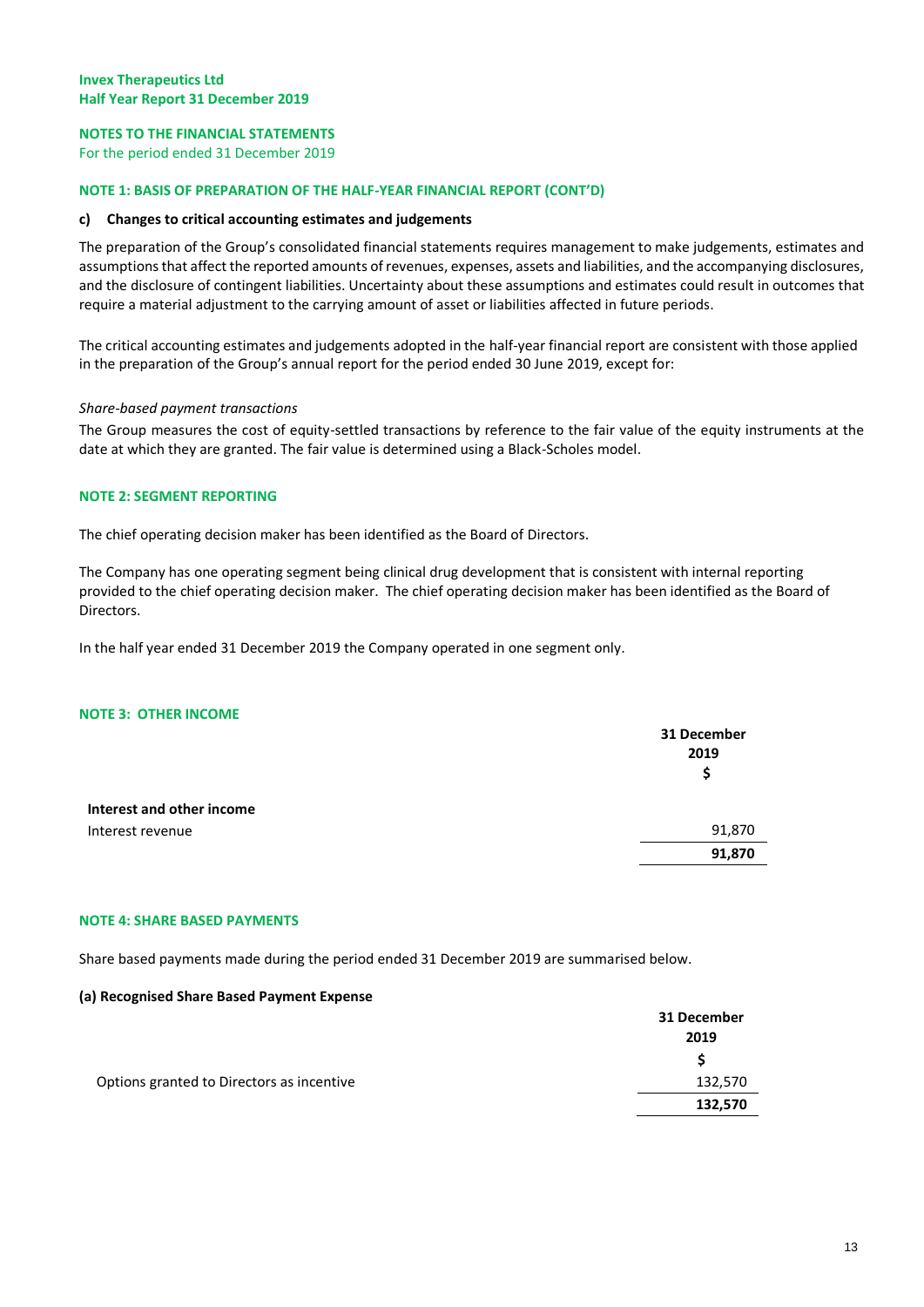# **NOTES TO THE FINANCIAL STATEMENTS**

For the period ended 31 December 2019

#### **NOTE 4: SHARE BASED PAYMENTS (CONT'D)**

#### **(b) Options granted to Directors for services**

The Company's current Employee Share Option Plan (**ESOP**) was approved by the board of directors on 20 May 2019. The ESOP is designed to provide medium and long term incentives for all employees (including non-executive and executive directors) and to attract and retain experienced employees, board members and executive officers and provide motivation to make the Company more successful.

Under the ESOP, participants have been granted options which only vest if certain milestones are met. Participation in the plan is at the board's discretion and no individual has a contractual right to participate in the plan or to receive any guaranteed benefit.

Any option may only be exercised after the option has vested and other conditions imposed by the board have been satisfied. Options are granted under the ESOP for no consideration. Options granted under the ESOP carry no dividend or voting rights. When exercisable, shares allotted pursuant to the exercise of options will be allotted following receipt of relevant documentation and payments will rank equally with all other shares.

As options granted to employees are considered to represent the value of the services received over the vesting period of the options, the assessed value of the options are recognised and expensed over the vesting period. Options vesting during the period of issue are fully expensed under the accounting standards. The total Employee Options expense for the period is outlined below.

| <b>Tranche</b> | Valuation<br>Date   | <b>Expiry Date</b>  | <b>Exercise</b><br><b>Price</b> | Granted<br>during the<br>period | Vested during the<br>Period | <b>Total Share-Based</b><br><b>Payment Expense for</b><br>the Period |
|----------------|---------------------|---------------------|---------------------------------|---------------------------------|-----------------------------|----------------------------------------------------------------------|
|                | 22 November<br>2019 | 22 November<br>2023 | \$0.60                          | 2,200,000                       |                             | 132,570                                                              |
| <b>Total</b>   |                     |                     |                                 | 2,200,000                       |                             | 132,570                                                              |

Appropriate values for these employee options using the Black Scholes Model applying the following inputs.

| Share price                | \$0.71 |
|----------------------------|--------|
| Exercise price             | \$0.60 |
| <b>Expected volatility</b> | 75%    |
| Expiry date (years)        | 4.00   |
| <b>Expected dividends</b>  | Nil    |
| Risk free rate             | 0.77%  |
| Value per option           | 0.42   |

The vesting conditions attached to the Employee Options are as follows

- 50% of the Options will vest and become exercisable upon completion of 12 months continuous service from date of issue.
- 50% of the Options vest and become exercisable upon completion of 24 months continuous service from date of issue.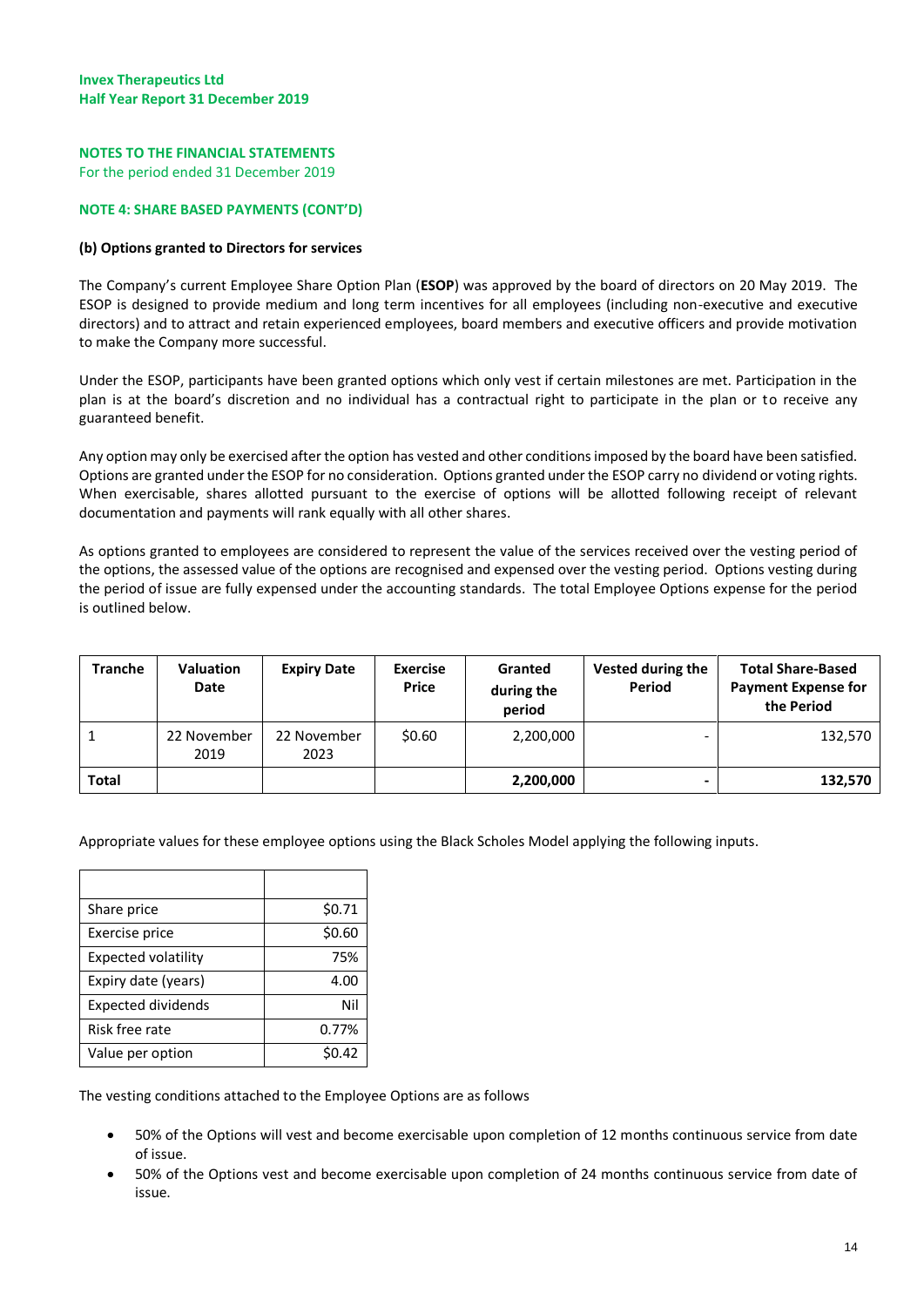#### **NOTES TO THE FINANCIAL STATEMENTS** For the period ended 31 December 2019

## **NOTE 5: TRADE AND OTHER PAYABLES**

|                                          | 31 December<br>2019<br>S | 30 June<br>2019 |
|------------------------------------------|--------------------------|-----------------|
| Current:                                 |                          |                 |
| Trade payables <sup>(1)</sup>            | 13,818                   | 920,491         |
| Accruals & other payables <sup>(2)</sup> | 521,601                  | 15,000          |
|                                          | 535,419                  | 935,491         |

*(1) Current trade payables are non-interest bearing and are normally settled on 30-day terms.*

*(2) \$510,601 of the balance relates to accrual for services provided by University of Birmingham.*

# **NOTE 6: ISSUED CAPITAL**

|                                    | <b>Number of Shares</b> | <b>Value</b><br>S |
|------------------------------------|-------------------------|-------------------|
| Opening balance - 1 July 2019      | 55,000,001              | 11,670,444        |
| Closing Balance - 31 December 2019 | 55,000,001              | 11,670,444        |

Ordinary shares have the right to receive dividends as declared, and in the event of winding up the Company, to participate in the proceeds from the sale of all surplus assets in proportion to the number of and amounts paid upon shares held.

Ordinary shares entitle their holder to one vote, either in person or by proxy, at a meeting of the Company.

# **Capital Management**

When managing capital, the Board's objective is to ensure the Company continues as a going concern as well as to maximise the returns to shareholders and benefits for other stakeholders. The Board also aims to maintain a capital structure that ensures the lowest cost of capital available to the Company.

The Board is constantly reviewing the capital structure to take advantage of favourable costs of capital or high returns on assets. As the market is constantly changing, the Board may issue new shares, return capital to shareholders or sell assets to reduce debt.

The Company was not subject to any externally imposed capital requirements during the year.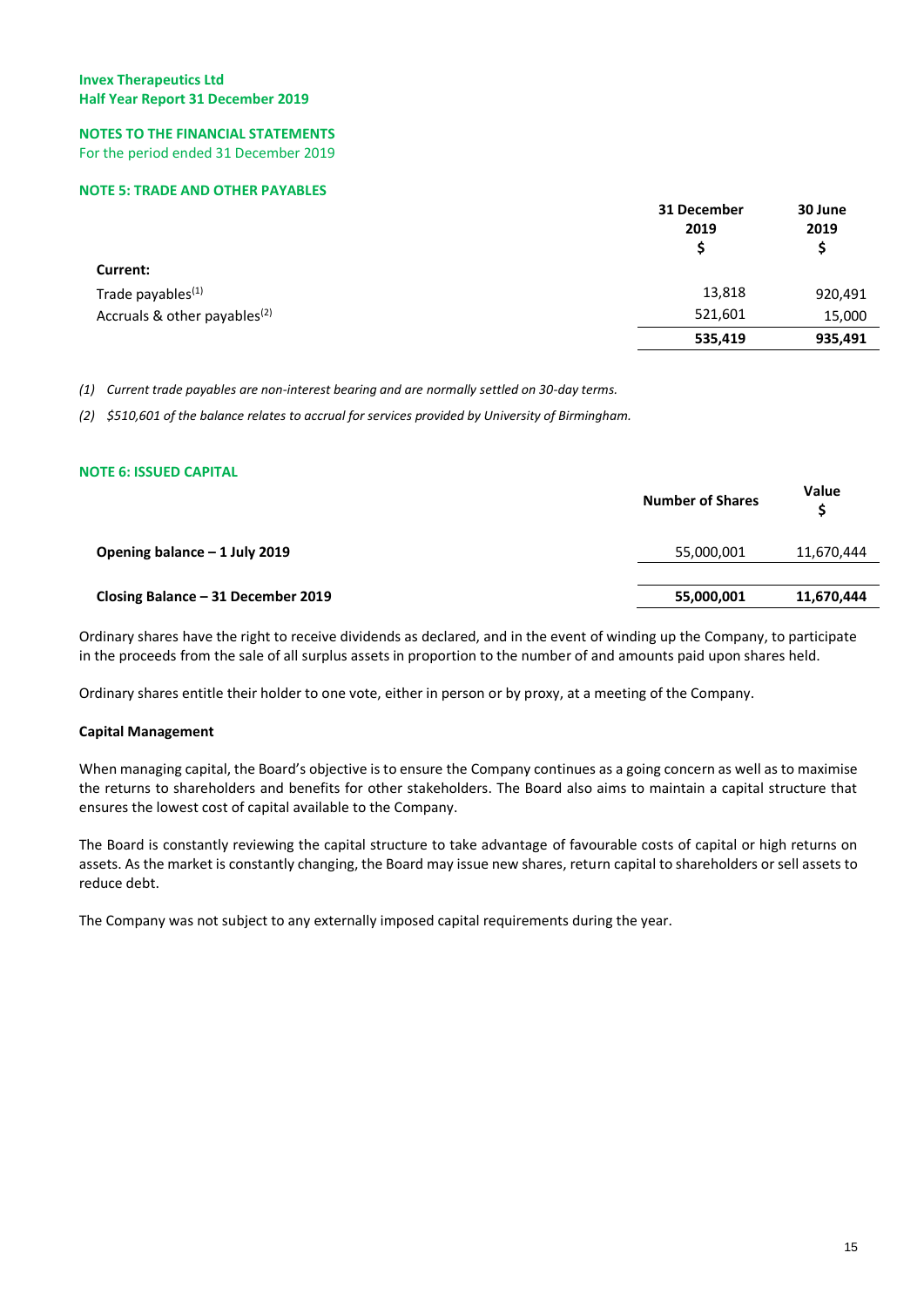# **NOTES TO THE FINANCIAL STATEMENTS**

For the period ended 31 December 2019

# **NOTE 7: RESERVES**

# **Nature and Purpose of Reserve**

The share based payment reserve records the value of options, performance rights and performance shares issued to the Company's directors, employees, and third parties. The value of the amount disclosed during the period reflects the value of options, performance rights and performance shares issued by the Group.

The Foreign currency translation reserve records exchange differences arising on translation of foreign controlled entities.

|                                      | 31 December<br>2019 |   |  |
|--------------------------------------|---------------------|---|--|
|                                      |                     |   |  |
| Foreign currency translation reserve | (26)                |   |  |
| Share based payment reserve          | 132,570             | - |  |
| <b>Total Reserves</b>                | 132,544             | - |  |

# *Options outstanding at 31 December 2019*

The following options over ordinary shares of the Company were granted at reporting date:

| <b>Grant Date</b> | <b>Expiry Date</b> | <b>Exercise</b><br>Price | <b>Balance at</b><br>start of<br>Period<br>(number) | Granted<br>During the<br>Period<br>(number) | <b>Exercised</b><br>during the<br>Period<br>(number) | Forfeited<br>during the<br>Period<br>(number) | <b>Balance at</b><br>Period end<br>(number) | <b>Vested and</b><br>exercisable at<br>Period end<br>(number) |
|-------------------|--------------------|--------------------------|-----------------------------------------------------|---------------------------------------------|------------------------------------------------------|-----------------------------------------------|---------------------------------------------|---------------------------------------------------------------|
| 22 Nov 2019       | 22 Nov<br>2023     | \$0.60                   | ٠                                                   | 2,200,000                                   | $\overline{\phantom{a}}$                             | $\overline{\phantom{a}}$                      | 2,200,000                                   | ٠                                                             |
| Total             |                    |                          | ٠                                                   | 2,200,000                                   | ٠                                                    | ٠                                             | 2,200,000                                   |                                                               |

Reconciliation of movement in Share based payment reserve:

|                                                                                                                             | Number of<br><b>Options</b> | Value   |
|-----------------------------------------------------------------------------------------------------------------------------|-----------------------------|---------|
| Opening Balance - 1 July 2019                                                                                               |                             |         |
| Share based payment expense in respect to employee options on issue as at 31<br>December 2019 and granted during the period | 2,200,000                   | 132.570 |
| Closing Balance - 31 December 2019                                                                                          | 2,200,000                   | 132.570 |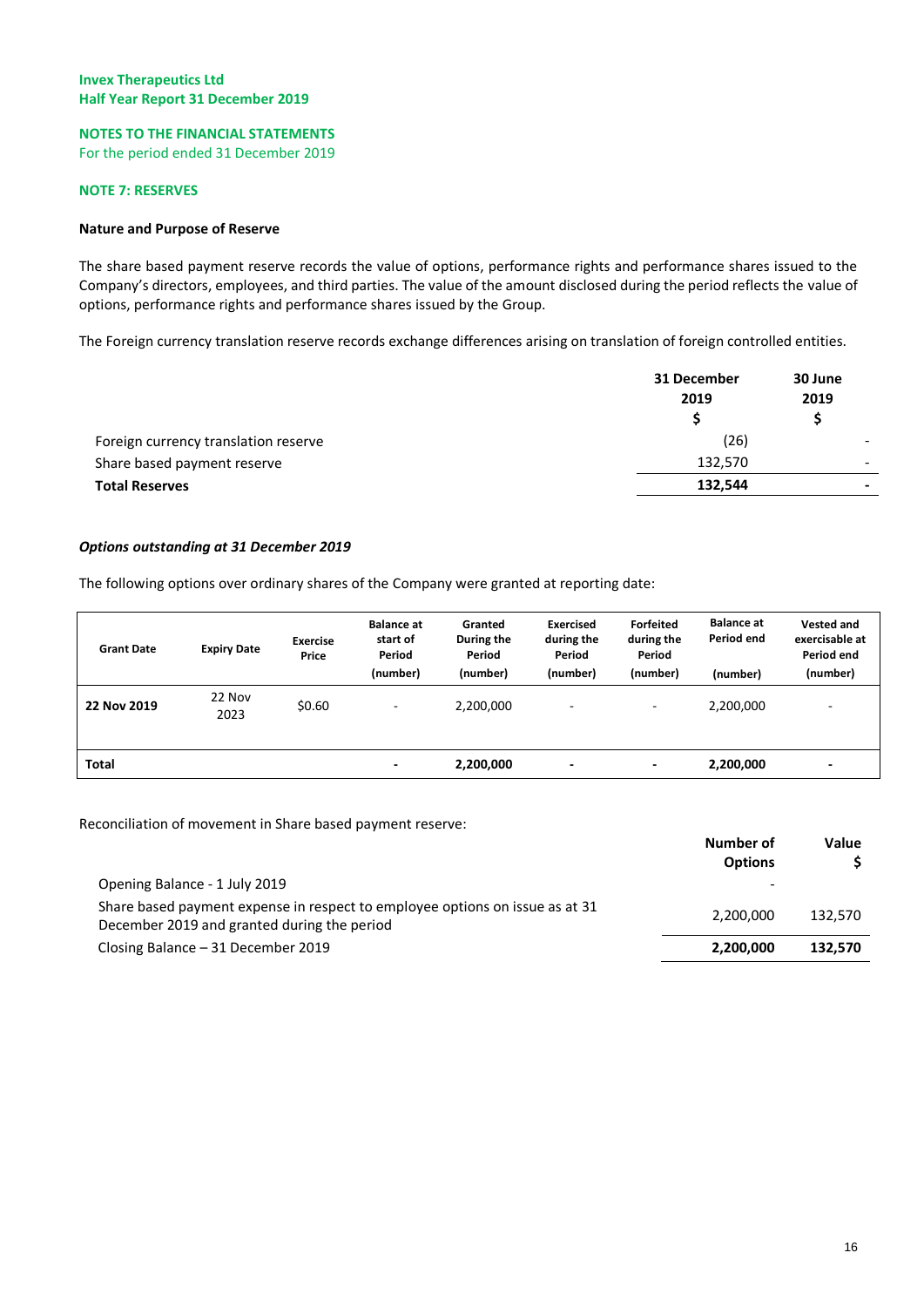# **NOTES TO THE FINANCIAL STATEMENTS**

For the period ended 31 December 2019

# **NOTE 8: EVENTS OCCURRING AFTER THE REPORTING PERIOD**

On 21 January 2020 the Company granted 1,250,000 unlisted options subject to certain vesting conditions exercisable at \$1.00 each, or before 21 January 2023.

Apart from the events discussed above, no other matters or circumstances have arisen since the end of the period which significantly affected or may significantly affect the operations of the Company, the results of those operations or the state of affairs of the Company in subsequent financial years.

# **NOTE 9: COMMITMENTS< CONTINGENT LIABILITIES & CONTINGENT ASSETS**

The Directors are not aware of any contingent liabilities that may arise from the Company's operations as at 31 December 2019.

# **NOTE 10: RELATED PARTY DISCLOSURES**

The Company issued 2,200,000 unlisted options to Directors on the 22 November 2019. Refer to Note 4.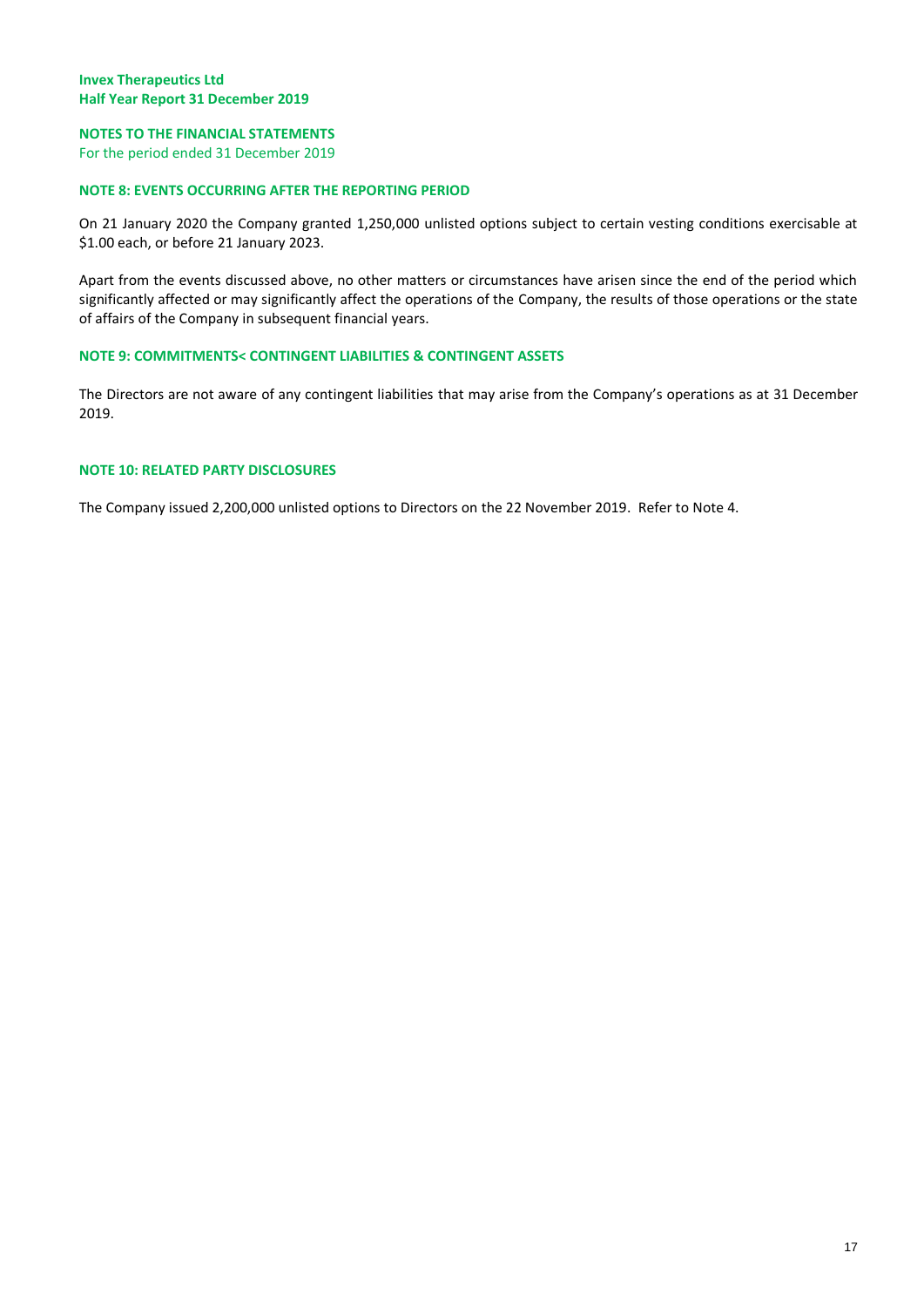#### **DIRECTORS' DECLARATION**

The directors of Invex Therapeutics Ltd declare that:

- (a) the financial statements comprising the condensed consolidated statement of profit or loss and other comprehensive income, condensed consolidated statement of financial position, condensed consolidated statement of cash flows, condensed consolidated statement of changes in equity and accompanying notes, are in accordance with the *Corporations Act 2001* and:
	- i. comply with Accounting Standard AASB 134 Interim Financial Reporting, the Corporations Regulations 2001, and other mandatory professional reporting requirements; and
	- ii. give a true and fair view of the Group's financial position as at 31 December 2019
	- iii. and of its performance of the half year ended on that date
- (b) there are reasonable grounds to believe that the Group will be able to pay its debts as and when they become due and payable.

This declaration is made in accordance with a resolution of the Board of Directors.

On behalf of the Directors

Powered M Stellife

David McAuliffe 26 February 2020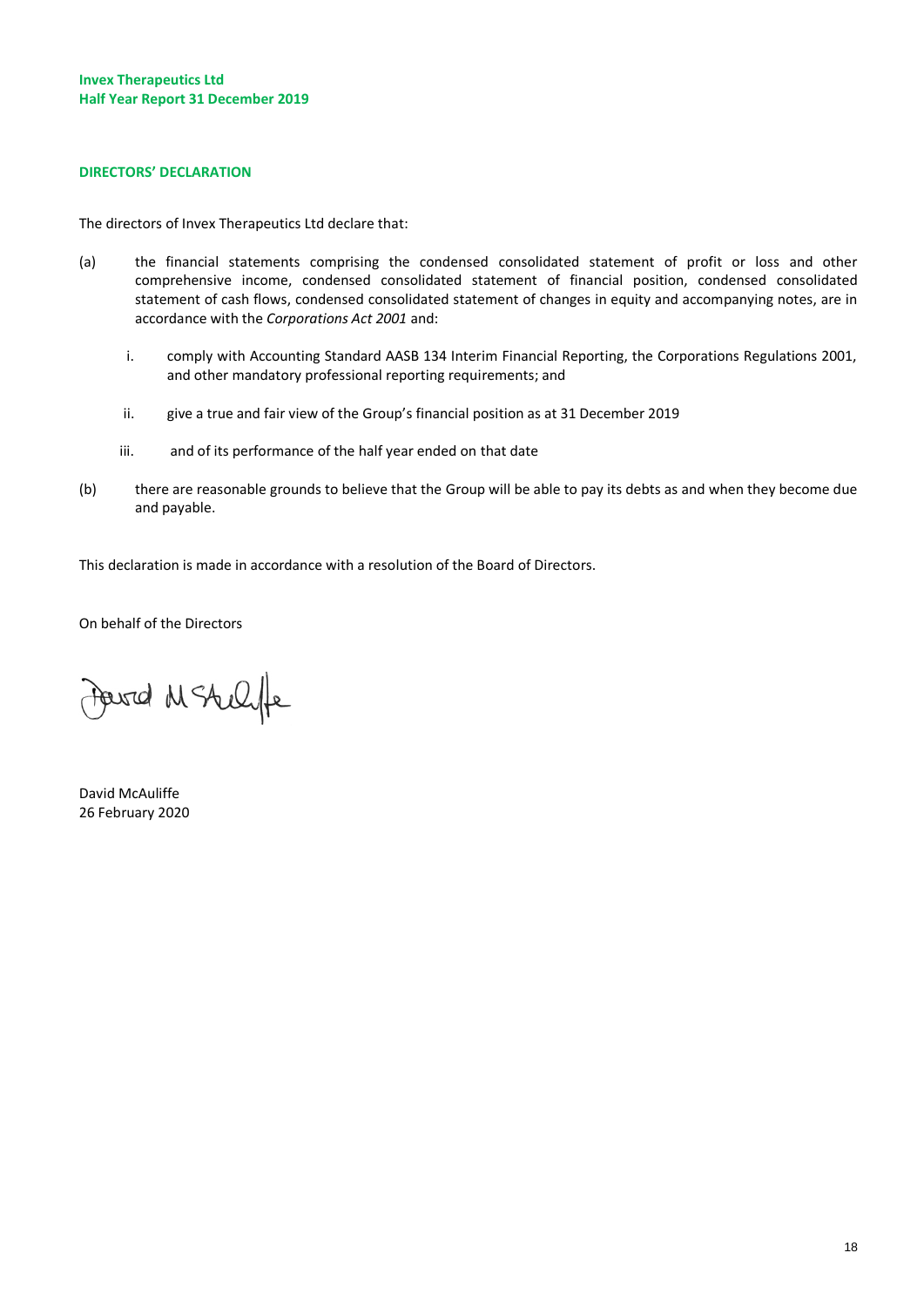

Tel: +61 8 6382 4600 Fax: +61 8 6382 4601 **www.bdo.com.au**

38 Station Street Subiaco, WA 6008 PO Box 700 West Perth WA 6872 Australia

# **INDEPENDENT AUDITOR'S REVIEW REPORT**

To the members of Invex Therapeutics Ltd

# **Report on the Half-Year Financial Report**

# **Conclusion**

We have reviewed the half-year financial report of Invex Therapeutics Ltd (the Company) and its subsidiaries (the Group), which comprises the condensed consolidated statement of financial position as at 31 December 2019, the condensed consolidated statement of profit or loss and other comprehensive income, the condensed consolidated statement of changes in equity and the condensed consolidated statement of cash flows for the half-year then ended, and notes comprising a statement of accounting policies and other explanatory information, and the directors' declaration.

Based on our review, which is not an audit, we have not become aware of any matter that makes us believe that the half-year financial report of the Group is not in accordance with the *Corporations Act 2001* including:

- (i) Giving a true and fair view of the Group's financial position as at 31 December 2019 and of its financial performance for the half-year ended on that date; and
- (ii) Complying with Accounting Standard AASB 134 *Interim Financial Reporting* and the *Corporations Regulations 2001.*

# **Directors' responsibility for the Half-Year Financial Report**

The directors of the company are responsible for the preparation of the half-year financial report that gives a true and fair view in accordance with Australian Accounting Standards and the *Corporations Act 2001* and for such internal control as the directors determine is necessary to enable the preparation of the half-year financial report that is free from material misstatement, whether due to fraud or error.

# **Auditor's responsibility**

Our responsibility is to express a conclusion on the half-year financial report based on our review. We conducted our review in accordance with Auditing Standard on Review Engagements ASRE 2410 *Review of a Financial Report Performed by the Independent Auditor of the Entity*, in order to state whether, on the basis of the procedures described, we have become aware of any matter that makes us believe that the half-year financial report is not in accordance with the *Corporations Act 2001* including giving a true and fair view of the Group's financial position as at 31 December 2019 and its financial performance for the half-year ended on that date and complying with Accounting Standard AASB 134 *Interim Financial Reporting* and the *Corporations Regulations 2001*. As the auditor of the Group, ASRE 2410 requires that we comply with the ethical requirements relevant to the audit of the annual financial report.

A review of a half-year financial report consists of making enquiries, primarily of persons responsible for financial and accounting matters, and applying analytical and other review procedures. A review is substantially less in scope than an audit conducted in accordance with Australian Auditing Standards and consequently does not enable us to obtain assurance that we would become aware of all significant matters that might be identified in an audit. Accordingly, we do not express an audit opinion.

BDO Audit (WA) Pty Ltd ABN 79 112 284 787 is a member of a national association of independent entities which are all members of BDO Australia Ltd ABN 77 050 110 275, an Australian company limited by guarantee. BDO Audit (WA) Pty Ltd and BDO Australia Ltd are members of BDO International Ltd, a UK company limited by guarantee, and form part of the international BDO network of independent member firms. Liability limited by a scheme approved under Professional Standards Legislation.